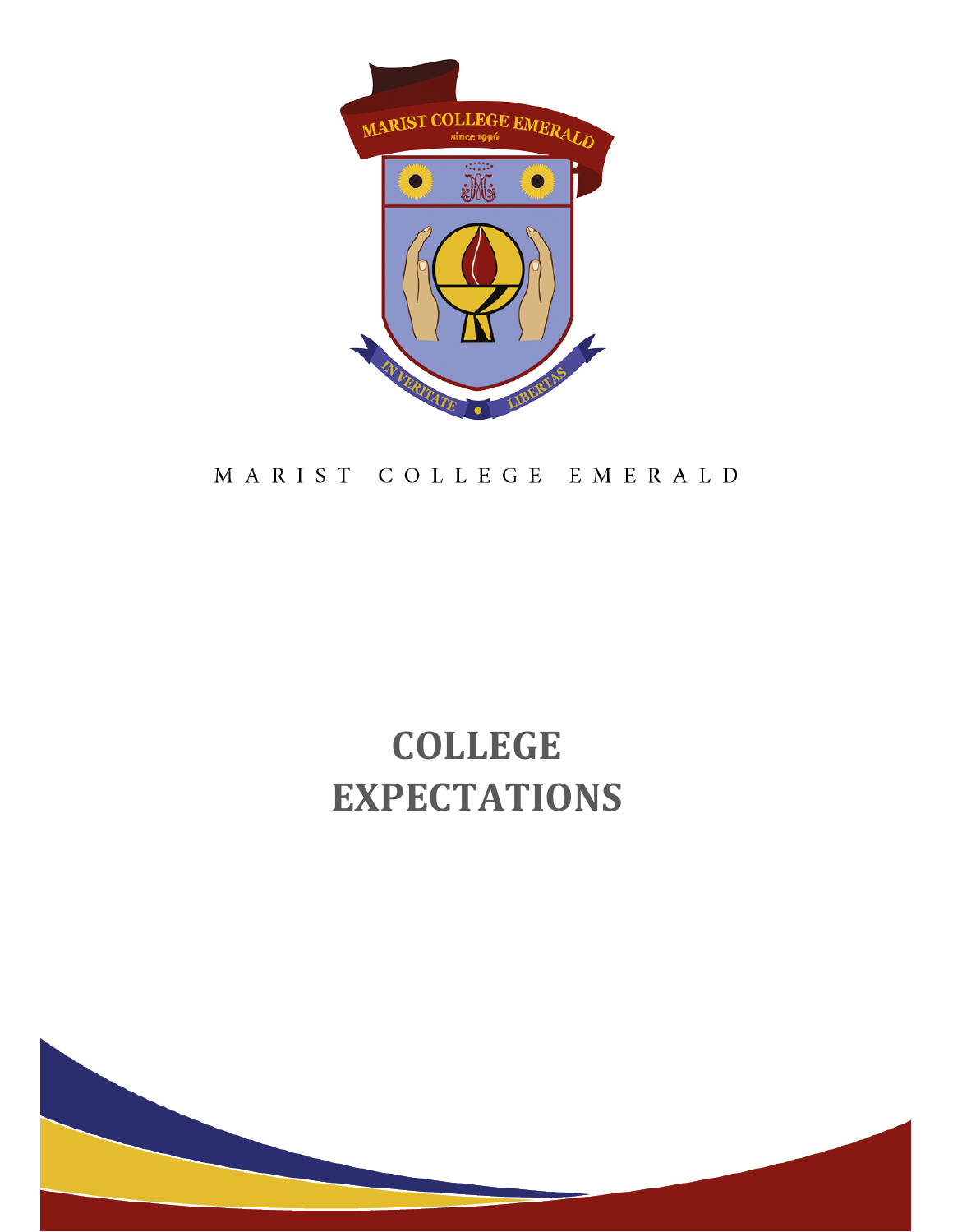

Marist College prides itself on the behavioural and academic expectations placed on students. We welcome you to our community and outline below some of our expectations which are fostered in a firm but caring ethos. A fuller outline of student expectations is in the Annual Student Diary.

### Respect is the Cornerstone

The key expectation of all at Marist College can be summed up by one word – RESPECT. This entails respect for everyone we meet, staff, students or visitors. It also includes respect for property belonging to the College and to other people. This respect should reflect the family nature of Marist College.

In a practical sense this can be shown by always being ready with a friendly greeting when passing others. Movement in buildings, games in the grounds, lining up and purchasing at the tuck shop, behaviour in classrooms, should all be marked by politeness and respect. Fighting and/or quarrelling have no place at Marist College. Differences are not resolved in this way. Likewise, theft, vandalism or graffiti are not tolerated at the College. The use of good manners is an important behavioural expectation.

#### In the Classroom

The classroom is a place of learning. Every student has the right to expect this and the responsibility to ensure it.

- Classes normally wait quietly outside the room until the teacher arrives. The lesson will normally start with a greeting and/or a prayer.
- During the lesson every student will engage purposely in the task at hand. All classroom interaction should be characterised by respect and courtesy.
- Students should care for the furniture and equipment in the room. They should not lean back in chairs, disfigure the desks or walls, or damage any property.
- At the end of the lesson all should remain seated until the teacher formally dismisses the class. The room should be left neat and tidy, with chairs placed at the desks.

#### Punctuality and Attendance

- All school days are important.
- Students are to be on the College campus by 8.35am and in Homerooms by 8.40am.
- A student who arrives late to school must report to the Office with his/her diary for a late stamp to be placed in the diary.
- Any student arriving late to any class should have an explanatory note. If the student has a reason for being late he/she needs to obtain verification of this reason and take it to their Homeroom teacher.
- Any absence from school needs to be explained by a note, phone call or email from parents.
- Any foreseeable absence from school (other than appointments for health reasons) should be validated by way of a letter to the Principal.
- Students who need to leave College grounds for appointments should have a note and inform their Homeroom teacher. They are to report to the Office before leaving and upon return. Only parents/caregivers can give permission to leave the College.
- Parents are required to respect the beginning and end of terms. Permission for students to leave early or return late, is given only in exceptional circumstances, and then only by the Principal to whom formal written application should be made.

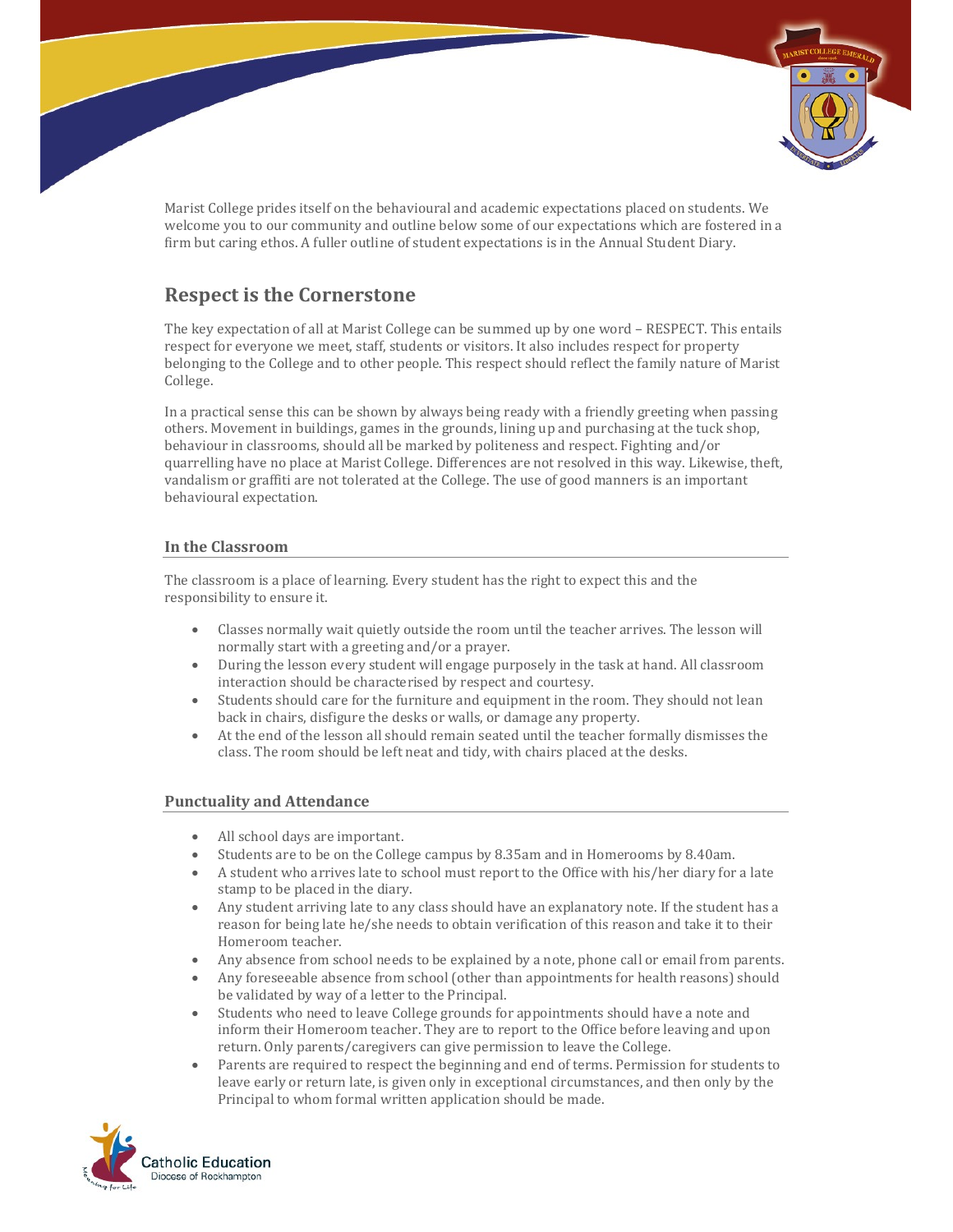#### Illness/First Aid

If a student feels ill or suffers an accident while at the College, he/she should bring this to the attention of the nearest teacher. This teacher may arrange for the student to be brought to the Office where appropriate attention will be decided upon.

Where a student requires outside medical treatment or needs to go home, the Administration Staff concerned will attempt to contact parents or carers. Students are covered for Ambulance travel, but require their own accident and/or medical insurance.

Where a student comes to the sick room during the day, his/her diary will be stamped to indicate time(s) of arrival and departure, for parent information.

#### **Detentions**

For failing to meet normal expectations students may be detained at lunchtime or after school by a teacher. Students may then be given cleaning duties, written work or some other activity appropriate to the situation.

#### Serious Offences

Serious misconduct which will normally incur suspension or termination of enrolment include:

- Gross rudeness or violence towards a member of staff or public;
- Persistent or serious disruption of the learning of other students;
- Stealing at the College, while in uniform or on a College activity;
- Serious vandalism to College or public property;
- Persistent non-compliance with College expectations on study, conduct or participation;
- Bringing the name of the College into public disrepute;
- Smoking at College, in uniform or at College functions or activities, or possession of cigarettes;
- Drinking or possessing alcohol at College, in uniform or at College functions or activities;
- A student who uses, possesses or is knowingly involved with illegal or non-prescribed drugs, and/or implements for drug use or literature promoting drug use. In this case the student will face immediate termination of enrolment, with no second chances given.

#### Homework

All students are expected to draw up a homework and study timetable. Each night they should do their set homework as well as other study and reading. Recommended MINIMUM times are:

- 1.5 hours per night for Year 8;
- 2 hours per night for Years 9 and 10;
- 3 hours per night for Years 11 and 12.

#### Homework Diary

The Homework Diary is to be used in such a manner that encourages communication between teachers and parents. They should be kept neat, without graffiti or other decorations. Students are